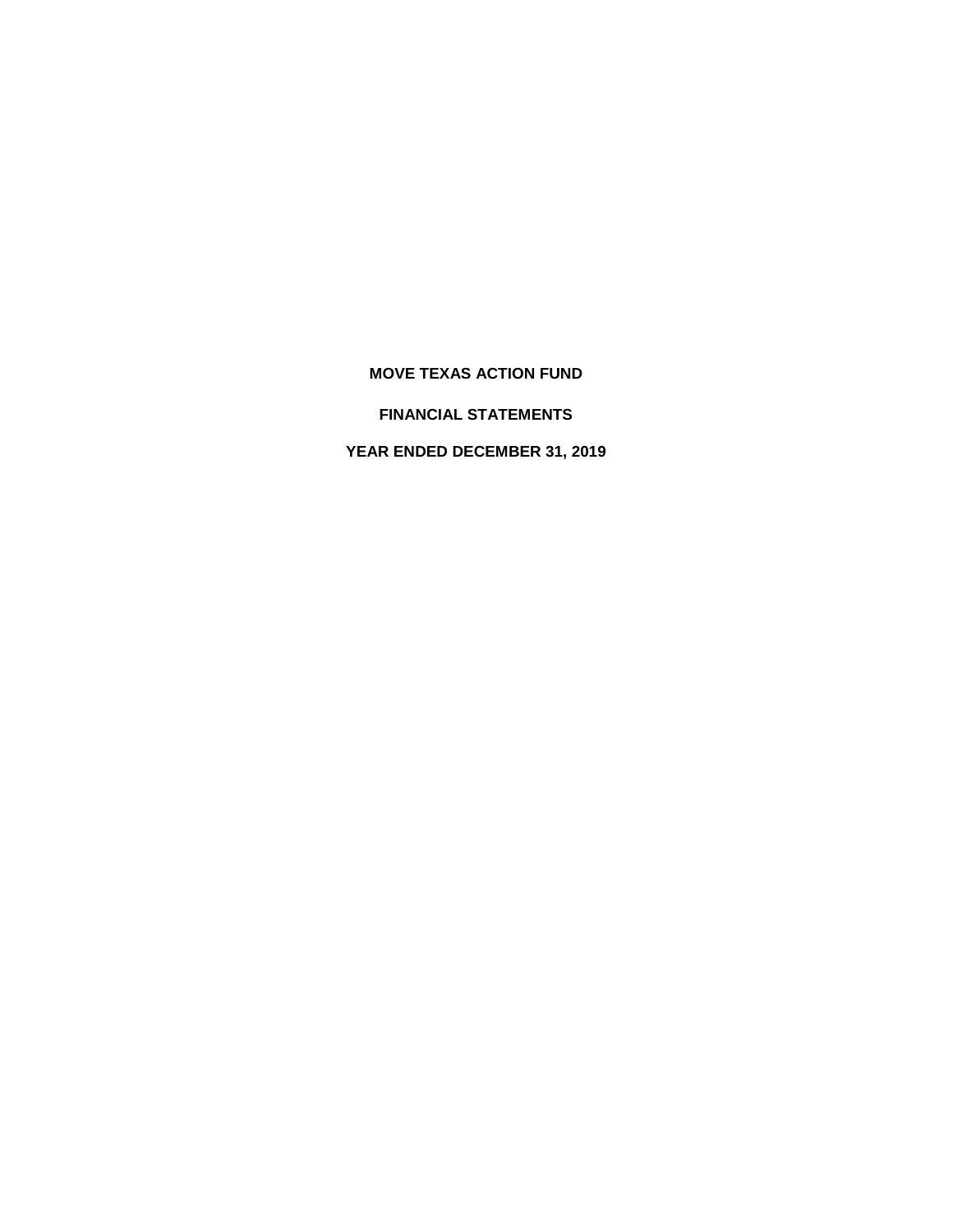# **FINANCIAL STATEMENTS**

## **Year Ended December 31, 2019**

## **Table of Contents**

# **Independent auditor's report**...................................................................................................................................1 **Financial statements** Statement of assets, liabilities, and net assets – modified cash basis ................................................................2 Statement of support and revenues, expenses, and changes in net assets – modified cash basis .................3 Statement of functional expenses – modified cash basis ....................................................................................4 Statement of cash flows – modified cash basis ...................................................................................................5 Notes to financial statements ...............................................................................................................................6

Page No.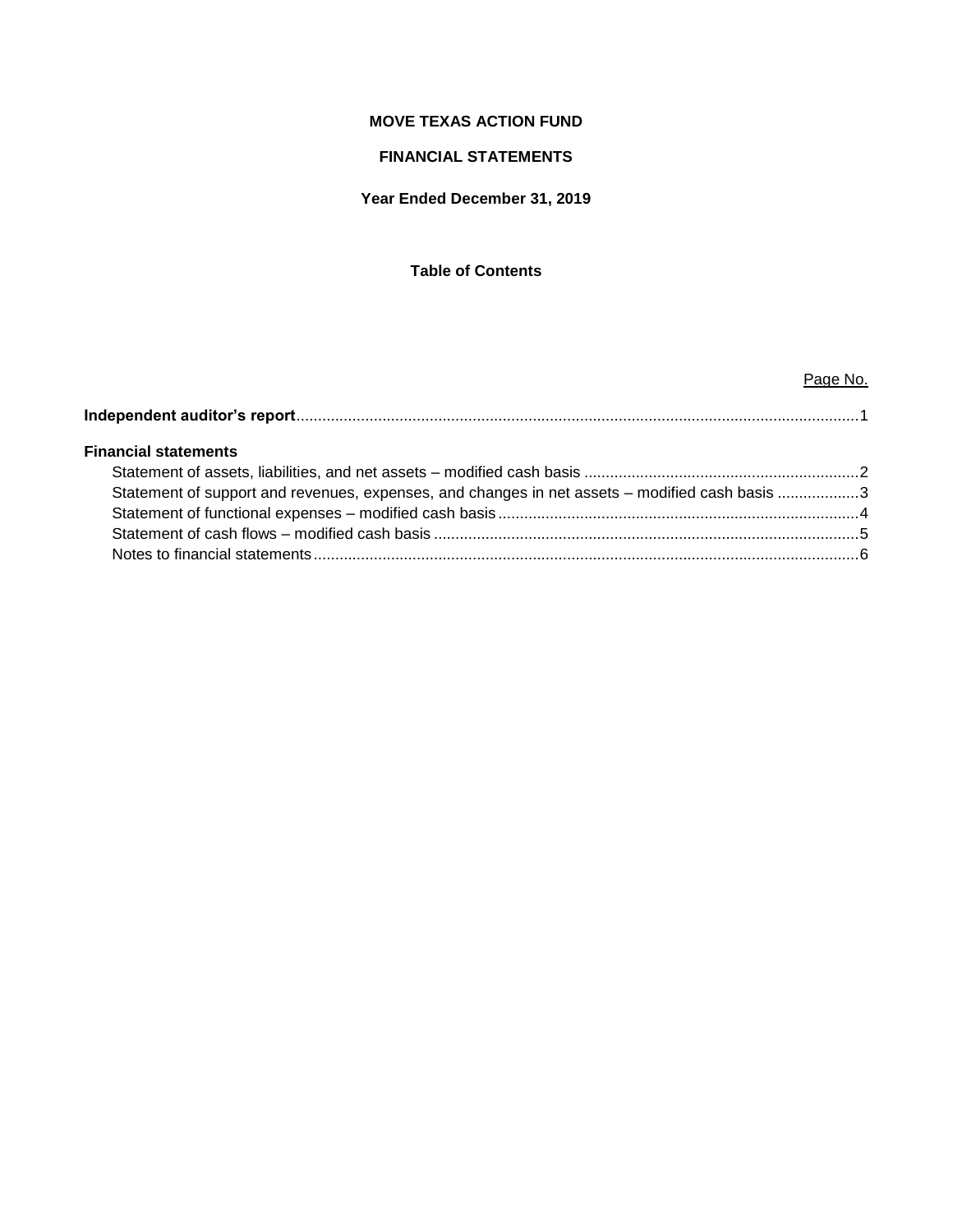#### **Independent Auditor's Report**



To the Board of Directors of MOVE Texas Action Fund

We have audited the accompanying financial statements of MOVE Texas Action Fund (a nonprofit organization), which comprise the statement of assets, liabilities, and net assets – modified cash basis as of December 31, 2019, and the related statements of support and revenue, expenses, and changes in net assets – modified cash basis and cash flows – modified cash basis for the year ended December 31, 2019, and the related notes to the financial statements.

#### **Management's Responsibility for the Financial Statements**

Management is responsible for the preparation and fair presentation of these financial statements in accordance with the modified cash basis of accounting as described in Note 2; this includes determining that the modified cash basis is an acceptable basis for the preparation of the financial statements in the circumstances. Management is also responsible for the design, implementation, and maintenance of internal control relevant to the preparation and fair presentation of financial statements that are free from material misstatement, whether due to fraud or error.

#### **Auditor's Responsibility**

Our responsibility is to express an opinion on these financial statements based on our audit. We conducted our audit in accordance with auditing standards generally accepted in the United States of America. Those standards require that we plan and perform the audit to obtain reasonable assurance about whether the financial statements are free from material misstatement.

An audit involves performing procedures to obtain audit evidence about the amounts and disclosures in the financial statements. The procedures selected depend on the auditor's judgment, including the assessment of the risks of material misstatement of the financial statements, whether due to fraud or error. In making those risk assessments, the auditor considers internal control relevant to the entity's preparation and fair presentation of the financial statements in order to design audit procedures that are appropriate in the circumstances, but not for the purpose of expressing an opinion on the effectiveness of the entity's internal control. Accordingly, we express no such opinion. An audit also includes evaluating the appropriateness of accounting policies used and the reasonableness of significant accounting estimates made by management, as well as evaluating the overall presentation of the financial statements.

We believe that the audit evidence we have obtained is sufficient and appropriate to provide a basis for our audit opinion.

#### **Opinion**

In our opinion, the financial statements referred to above present fairly, in all material respects, the assets, liabilities, and net assets of MOVE Texas Action Fund as of December 31, 2019, and its support and revenues, expenses, and changes in net assets and cash flows for the year ended December 31, 2019, in accordance with the modified cash basis of accounting as described in Note 2.

#### **Basis of Accounting**

We draw attention to Note 2 of the financial statements, which describes the basis of accounting. The financial statements are prepared on the modified cash basis of accounting, which is a basis of accounting other than accounting principles generally accepted in the United States of America. Our opinion is not modified with respect to that matter.

Sagebiel, Ravenburg & Schock, P.C.

San Antonio, Texas April 6, 2021

**Lincoln Center** 7800 W Interstate 10, Ste. 630 San Antonio, TX 78230-4750 210-979-7600 FAX 210-979-7679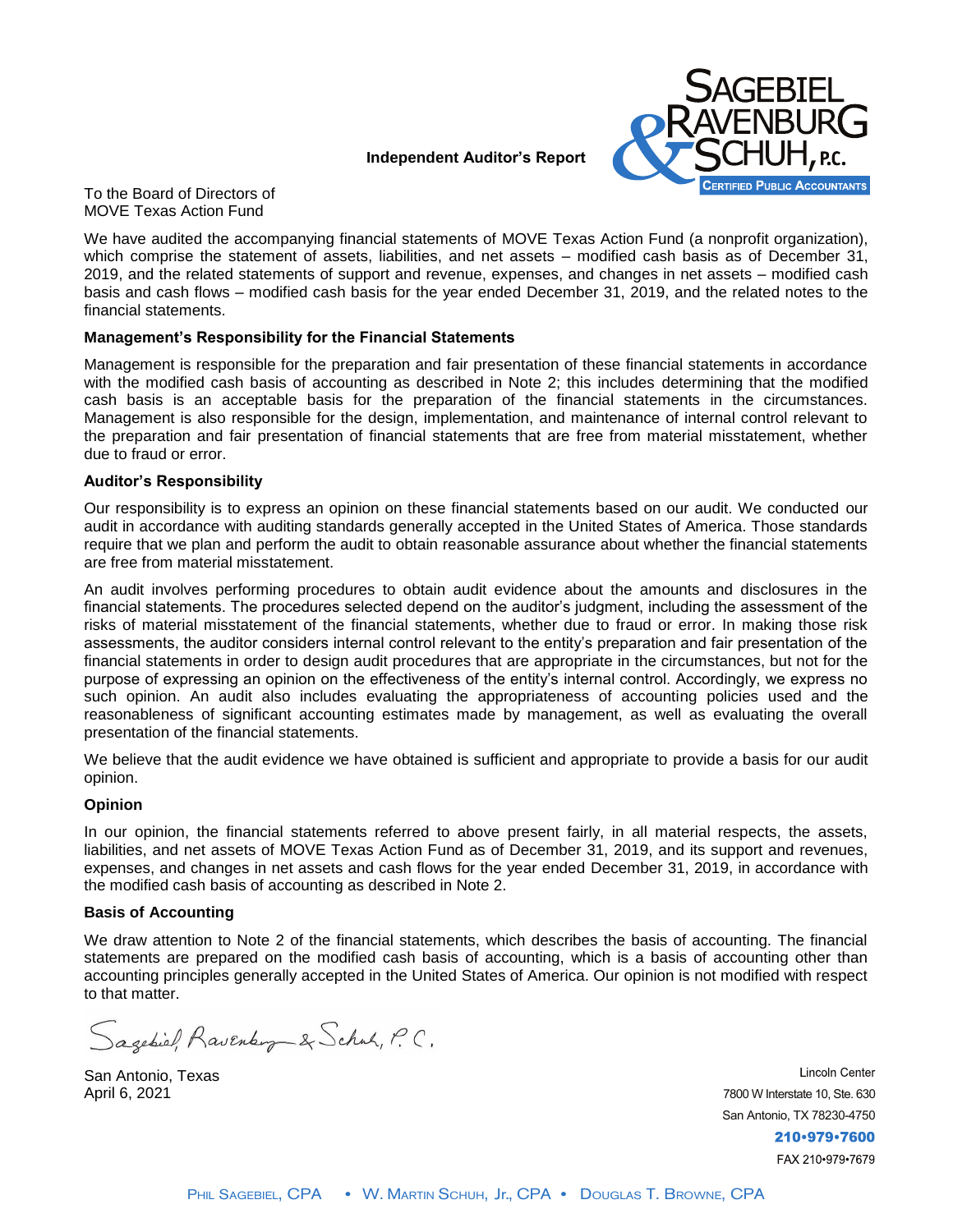# **STATEMENT OF ASSETS, LIABILITIES, AND NET ASSETS – MODIFIED CASH BASIS**

## **December 31, 2019**

### **ASSETS**

| <b>Current assets:</b>                     |               |
|--------------------------------------------|---------------|
| Cash                                       | \$<br>238,857 |
| Receivables due from MOVE Texas Civic Fund | 242,005       |
| Total current assets                       | 480,862       |
| Other assets:                              |               |
| Deposits                                   | 500           |
|                                            | 500           |
| <b>Total assets</b>                        | 481,362<br>\$ |
| <b>LIABILITIES AND NET ASSETS</b>          |               |
| <b>Current liabilities:</b>                |               |
| Accrued expenses                           | \$<br>15,392  |
| Deferred revenues                          | 305,906       |
| <b>Total current liabilities</b>           | 321,298       |
| Net assets:                                |               |
| Without donor restrictions                 | 160,064       |
| Total liabilities and net assets           | 481,362<br>\$ |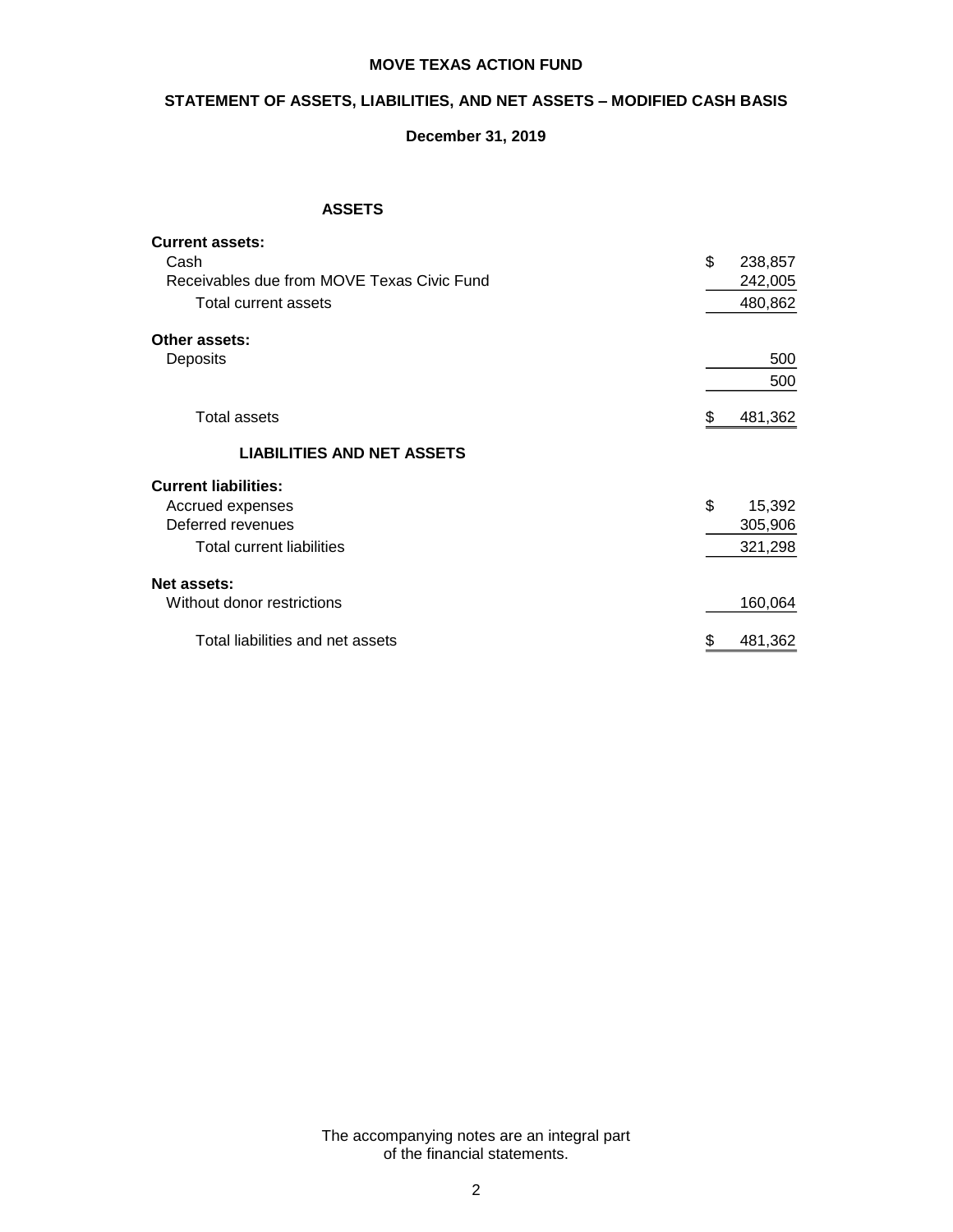#### **STATEMENT OF SUPPORT AND REVENUE, EXPENSES, AND CHANGES IN NET ASSETS – MODIFIED CASH BASIS**

# **Year Ended December 31, 2019**

| <b>Public support and revenue:</b> |               |
|------------------------------------|---------------|
| Contributions and grants           | \$<br>585,164 |
| Reimbursements for services        |               |
| provided to MOVE Texas Civic Fund  | 928,845       |
| Total public support and revenue   | 1,514,009     |
| <b>Expenses:</b>                   |               |
| Program services                   | 912,272       |
| Supporting services:               |               |
| Administrative and general         | 260,202       |
| Fundraising                        | 214,613       |
| Total expenses                     | 1,387,087     |
| Change in net assets               | 126,922       |
| Net assets at beginning of year    | 33,142        |
| Net assets at end of year          | \$<br>160.064 |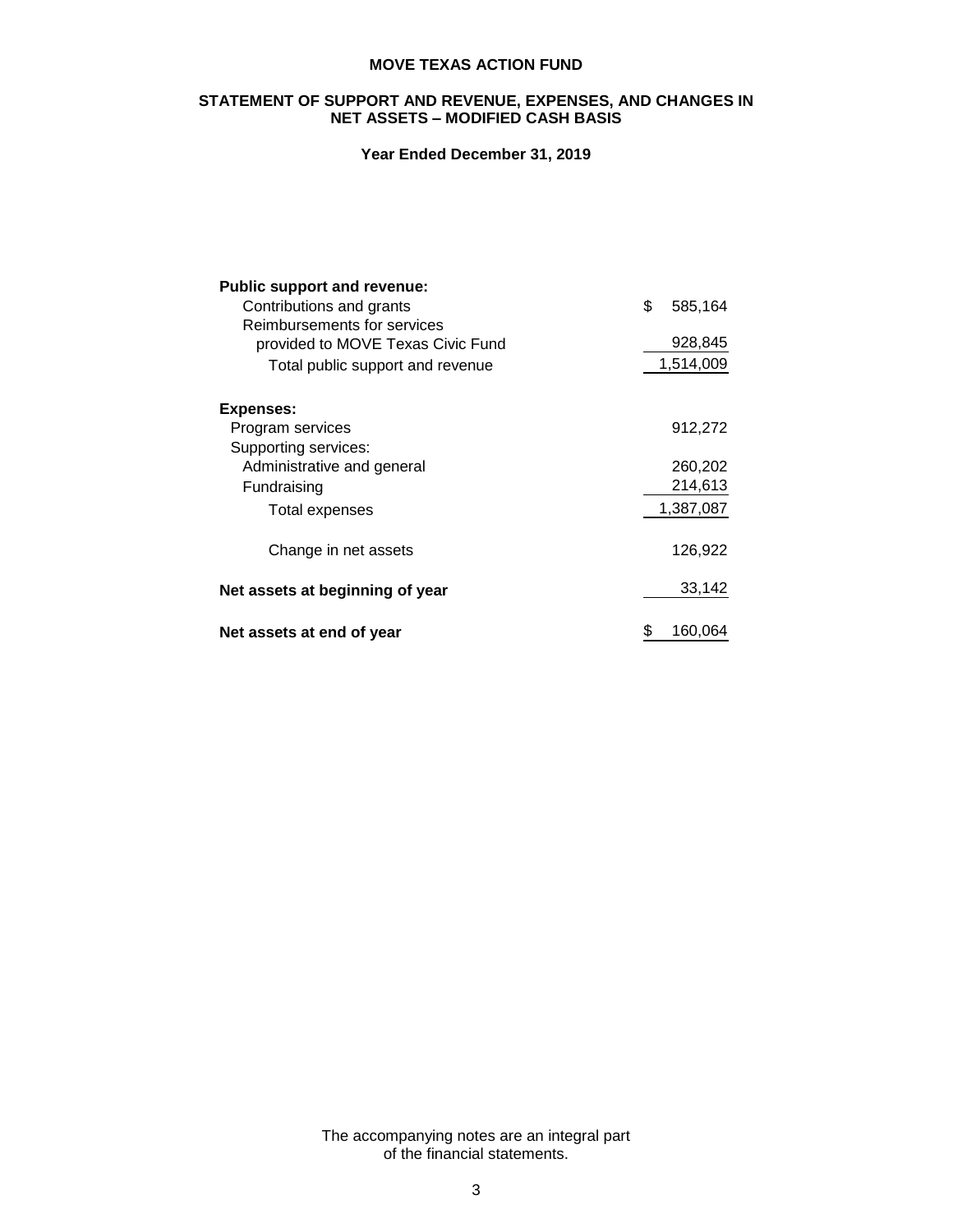# **STATEMENT OF FUNCTIONAL EXPENSES – MODIFIED CASH BASIS**

# **Year Ended December 31, 2019**

|                                       | Administrative |               |                    |               |
|---------------------------------------|----------------|---------------|--------------------|---------------|
|                                       | Program        | and General   | <b>Fundraising</b> | Total         |
| <b>Salaries and related expenses:</b> |                |               |                    |               |
| <b>Salaries</b>                       | \$<br>552,444  | \$<br>157,840 | \$<br>78,921       | \$<br>789,205 |
| <b>Employee benefits</b>              | 9,546          | 2,727         | 1,364              | 13,637        |
| Payroll taxes                         | 50,996         | 14,570        | 7,285              | 72,851        |
| Total salaries and related expenses   | 612,986        | 175,137       | 87,570             | 875,693       |
| Other operating expenses:             |                |               |                    |               |
| Advertising                           | 39,511         | 15,804        | 23,707             | 79,022        |
| <b>Affiliation dues</b>               |                | 3,931         | 983                | 4,914         |
| Awards and grants                     | 64,171         |               |                    | 64,171        |
| <b>Bank fees</b>                      |                | 1,688         |                    | 1,688         |
| Food and meals                        | 20,496         | 5,856         | 2,928              | 29,280        |
| Information technology                | 4,793          | 1,369         | 685                | 6,847         |
| Insurance                             |                | 2,102         |                    | 2,102         |
| Instructor expenses                   |                |               |                    |               |
| Interest expense                      |                | 3,397         |                    | 3,397         |
| Postage                               |                | 150           | 225                | 375           |
| Printing                              | 15,383         | 4,394         | 2,198              | 21,975        |
| <b>Professional fees</b>              | 75,292         | 15,058        | 60,234             | 150,584       |
| Reimbursements                        | 28,366         | 8,105         | 4,052              | 40,523        |
| Rent and occupancy                    | 11,756         | 3,359         | 1,679              | 16,794        |
| Repairs and maintenance               |                | 2,385         |                    | 2,385         |
| Storage expenses                      | 155            | 45            | 22                 | 222           |
| <b>Supplies</b>                       | 20,505         | 5,859         | 2,929              | 29,293        |
| Travel                                | 16,214         | 10,808        | 27,023             | 54,045        |
| Miscellaneous                         | 2,644          | 755           | 378                | 3,777         |
| Total other operating expenses        | 299,286        | 85,065        | 127,043            | 511,394       |
| Total expenses                        | 912,272<br>\$  | 260,202<br>\$ | 214,613<br>\$      | \$1,387,087   |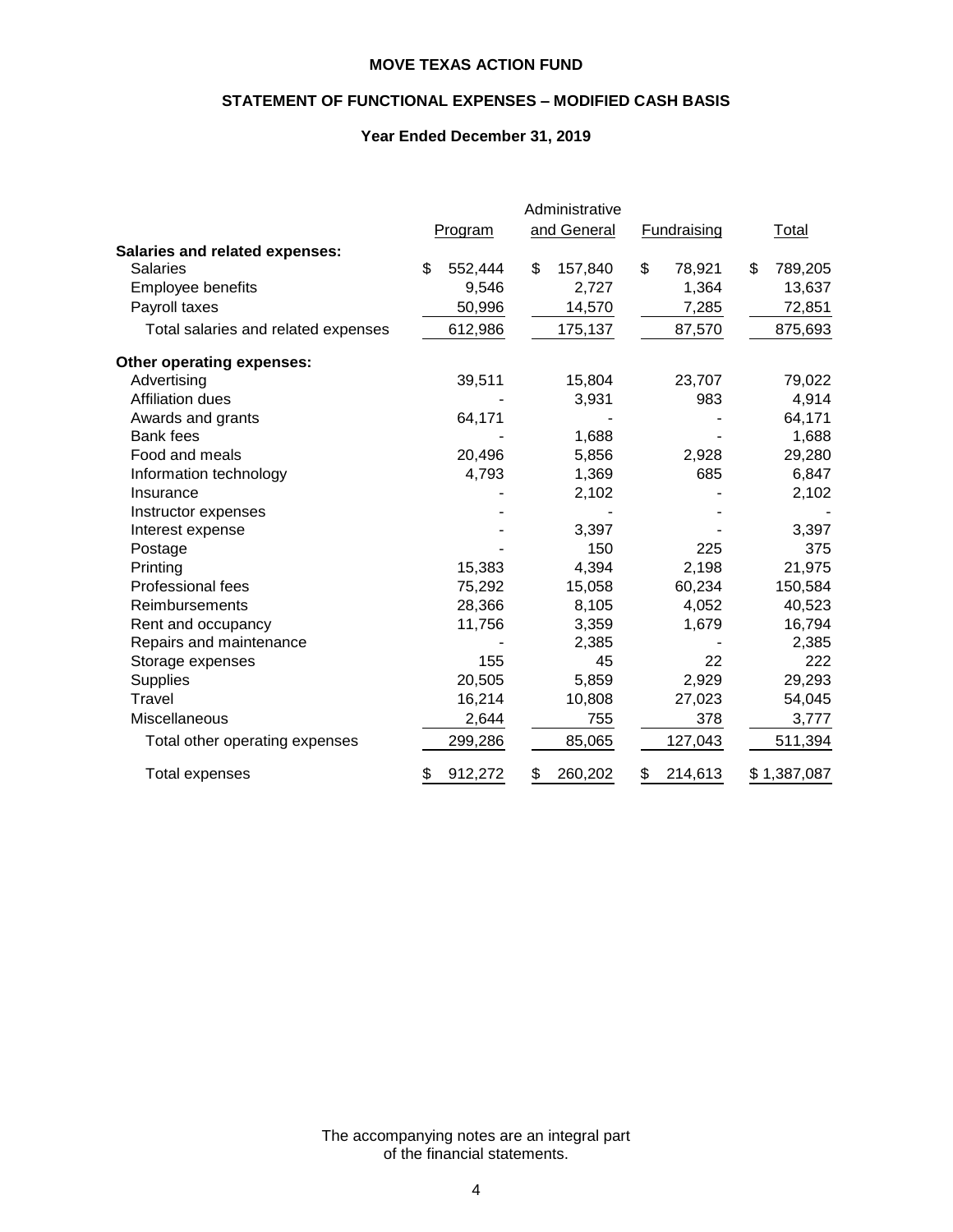# **STATEMENT OF CASH FLOWS – MODIFIED CASH BASIS**

# **Year Ended December 31, 2019**

|                                                  |    | 2019      |
|--------------------------------------------------|----|-----------|
| Cash flows from operating activities:            |    |           |
| Change in net assets                             | \$ | 126,922   |
| Adjustments to reconcile change in net assets to |    |           |
| net cash provided by operating activities:       |    |           |
| Changes in:                                      |    |           |
| Accounts receivable                              |    | (242,005) |
| Accrued expenses                                 |    | 11,916    |
| Deferred revenues                                |    | 305,906   |
| Net cash provided by operating activities        |    | 202,739   |
| <b>Cash flows from financing activities:</b>     |    |           |
| Principal payments on notes payable              |    | (10, 551) |
| Net cash used by financing activities            |    | (10, 551) |
| Net increase in cash                             |    | 192,188   |
| Cash at beginning of year                        |    | 46,669    |
| Cash at end of year                              | S  | 238,857   |
| Schedule of supplemental cash flow information:  |    |           |
| Cash paid during the year for interest           | \$ | 3,397     |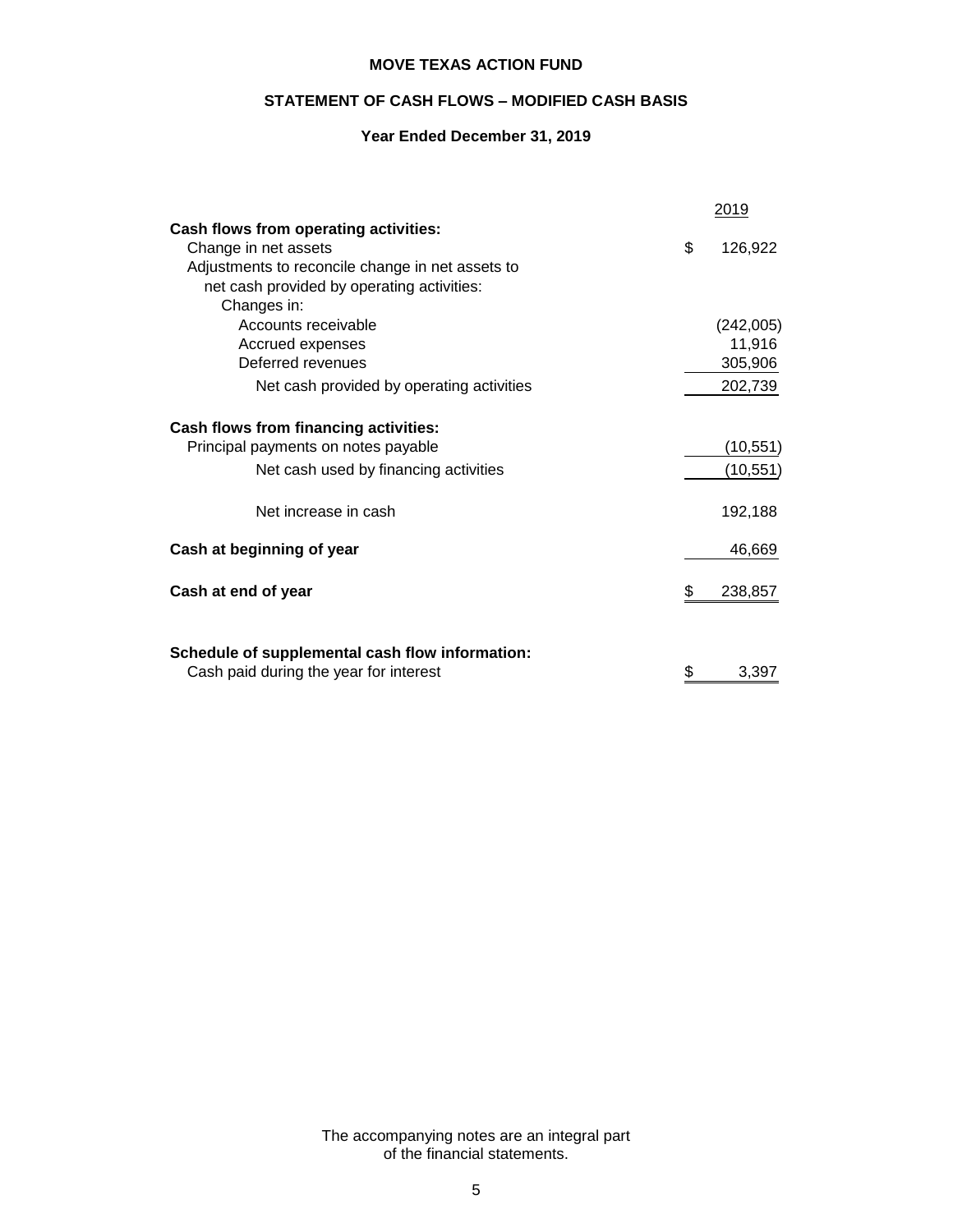#### **NOTES TO FINANCIAL STATEMENTS**

#### **1 NATURE OF ORGANIZATION**

MOVE Texas Action Fund (MOVE Texas) is a nonpartisan, nonprofit, grassroots organization building power in underrepresented youth communities through civic education, leadership development, and issue advocacy.

MOVE Texas is a 501(c)(4) nonprofit organization, and is affiliated with MOVE Texas Civic Fund, a 501(c)(3) nonprofit program of the Alliance for Youth Organizing.

#### **2 SUMMARY OF SIGNIFICANT ACCOUNTING POLICIES**

#### **Basis of Accounting**

MOVE Texas prepares its financial statements on the modified cash basis of accounting. Under this method of accounting, revenue is generally recognized when received, and expenses generally recognized when paid. Modifications to the cash basis of accounting include accrual of receivables due from affiliates, accrual of payroll tax expenses, recording a liability for tax withholdings payable, and recording a liability for deferred revenue related to refundable grant funds not yet expended.

Nonprofit organizations issuing statements purporting to be in conformity with accounting principles generally accepted in the United States of America (GAAP) are required to prepare such statements using the accrual basis of accounting. The accrual basis of accounting recognizes revenue and the related assets when earned rather than when received, and expenses when incurred rather than when paid. Accordingly, the accompanying financial statements of MOVE Texas, being prepared on the modified cash basis, do not purport to be in conformity with GAAP.

#### **Basis of Presentation**

Financial statement presentation follows the recommendations of the Financial Accounting Standards Board for the format of financial statements of not-for-profit organizations. MOVE Texas is required to report information regarding its financial position and activities according to two classes of net assets: net assets with donor restrictions and net assets without donor restrictions.

#### **Income Tax Status**

MOVE Texas is exempt from federal income tax under Section 501(c)(4) of the Internal Revenue Code. However, income from certain activities not directly related to MOVE Texas's tax-exempt purpose is subject to taxation as unrelated business income. No such income was earned during the year ended December 31, 2019.

#### **Use of Estimates**

The process of preparing financial statements requires management to make estimates and assumptions regarding certain types of assets, liabilities, revenue, and expenses. Such estimates primarily relate to unsettled transactions and events as of the date of the financial statements. Accordingly, upon settlement, actual results may differ from estimated amounts.

#### **Cash and Cash Equivalents**

MOVE Texas considers all highly-liquid investments with an initial maturity of three months or less to be cash equivalents.

#### **Deferred Revenue**

Certain grants received by MOVE Texas are refundable if the grant funds are not spent for the specified purpose within a specified timeframe. Amounts received under such grants are deferred and recognized as revenue as the grant funds are expended.

(Continued)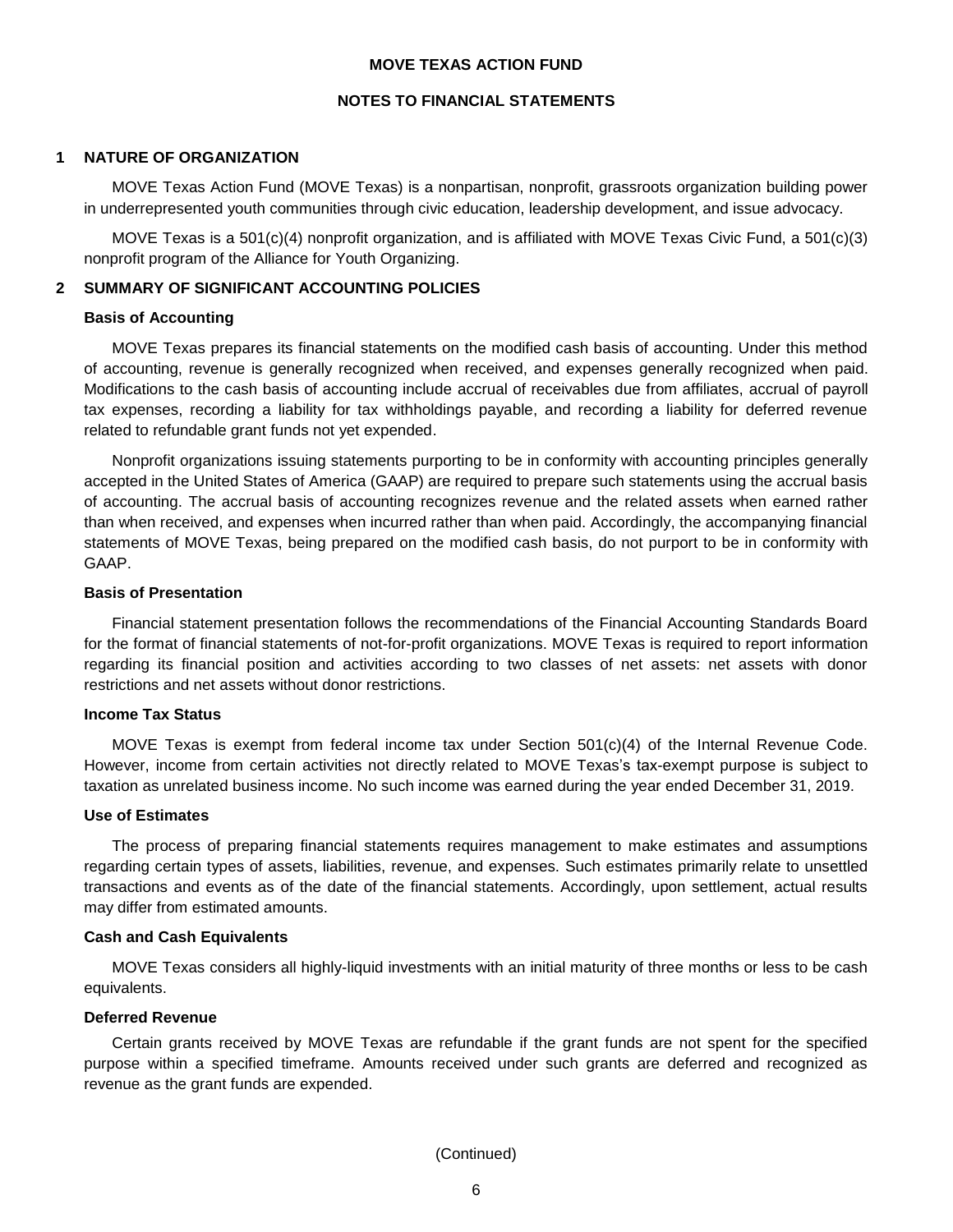# **NOTES TO FINANCIAL STATEMENTS**

(Continued)

## **2 SUMMARY OF SIGNIFICANT ACCOUNTING POLICIES** (Continued)

## **Expense Allocation**

Directly identifiable expenses are charged to programs and supporting services. Expenses related to more than one function are charged to programs and supporting services based on estimates of time and effort. Management and general expenses include those expenses that are not directly identifiable with any other specific function but provide for the overall support and direction of MOVE Texas.

## **Net Assets**

Net assets are classified based on the existence or absence of donor-imposed restrictions. Accordingly, net assets and changes therein are classified and reported as follows;

*Net Assets Without Donor Restrictions* – Net assets which are not subject to donor-imposed stipulations. Assets restricted solely through actions of the Board are reported as designated net assets without donor restrictions.

*Net Assets With Donor Restrictions* – Net assets which have been restricted by donors for use in certain time periods or for specific purposes. MOVE Texas had no net assets with donor restrictions as of December 31, 2019.

## **Subsequent Events**

Subsequent events have been evaluated through April 6, 2021, which is the date the financial statements were available to be issued.

# **3 CONCENTRATION OF CREDIT RISK**

MOVE Texas maintains its cash and cash equivalent balances with one financial institution. At December 31, 2019, MOVE Texas's cash and cash equivalents exceeded federally insured deposit limits by \$6,660.

# **4 ACCOUNTS RECEIVABLE**

Accounts receivable at December 31, 2019 represent amounts due from MOVE Texas Civic Fund. Management has not recorded an allowance for doubtful accounts as it believes all amounts are fully collectible.

# **5 DEFERRED REVENUES**

At December 31, 2019, MOVE Texas had deferred grant revenues of \$305,906, related to amounts that were received but not yet expended under grant agreements that require the return of any grant funds not expended by the end of the grant period.

### **6 REVENUES AND SUPPORT**

During the year ended December 31, 2019, \$928,845, or roughly 61% of total revenue and support, came from reimbursements for services rendered on behalf of MOVE Texas Civic Fund, an affiliate of MOVE Texas.

# **7 LEASES**

MOVE Texas leases office space under a month-to-month lease. Rental expenses under that lease amounted to \$12,600 for the year ended December 31, 2019.

# **8 FUNDRAISING EXPENSE**

Total fundraising expense for the year ended December 30, 2020 was \$214,613.